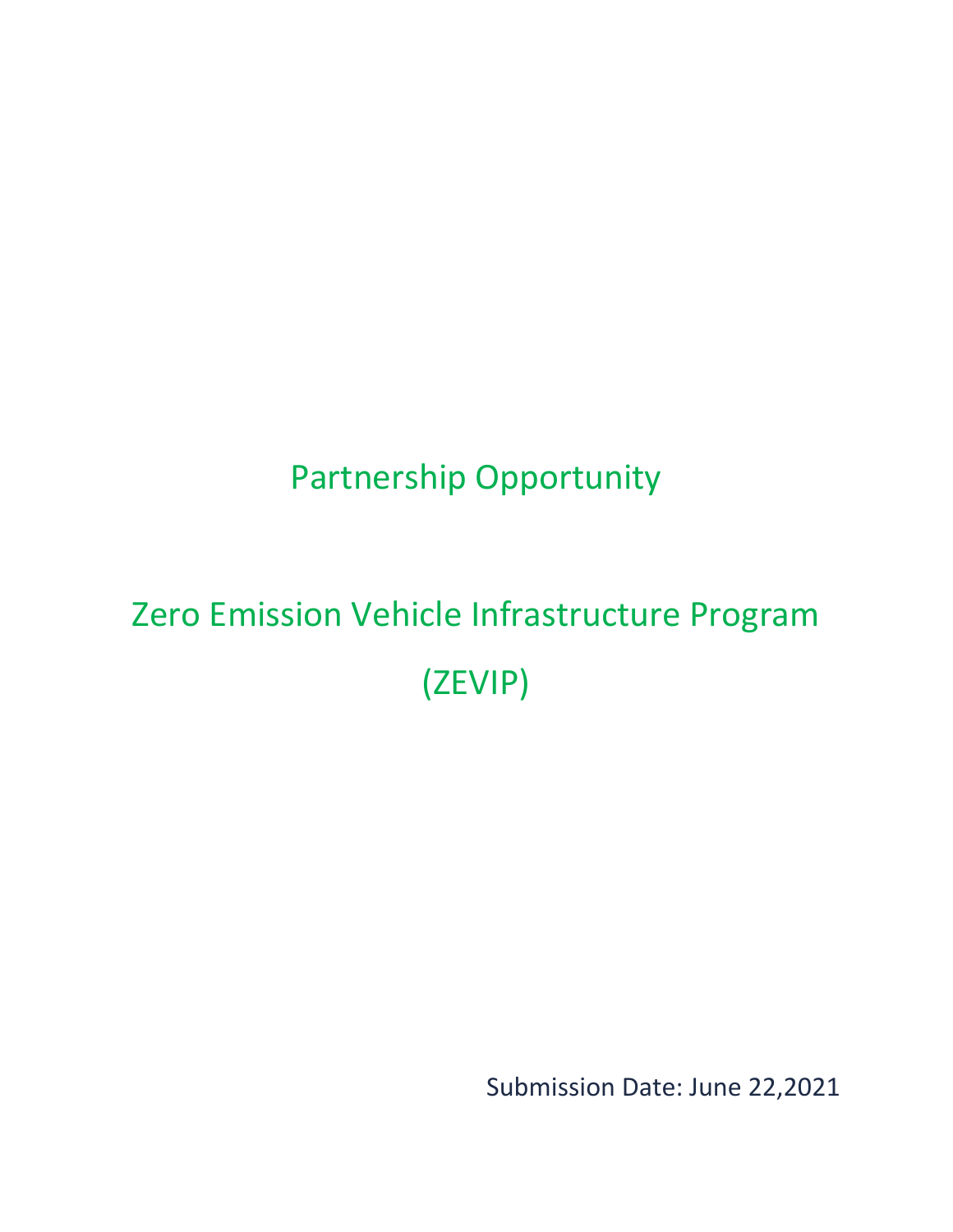### **Table of Contents**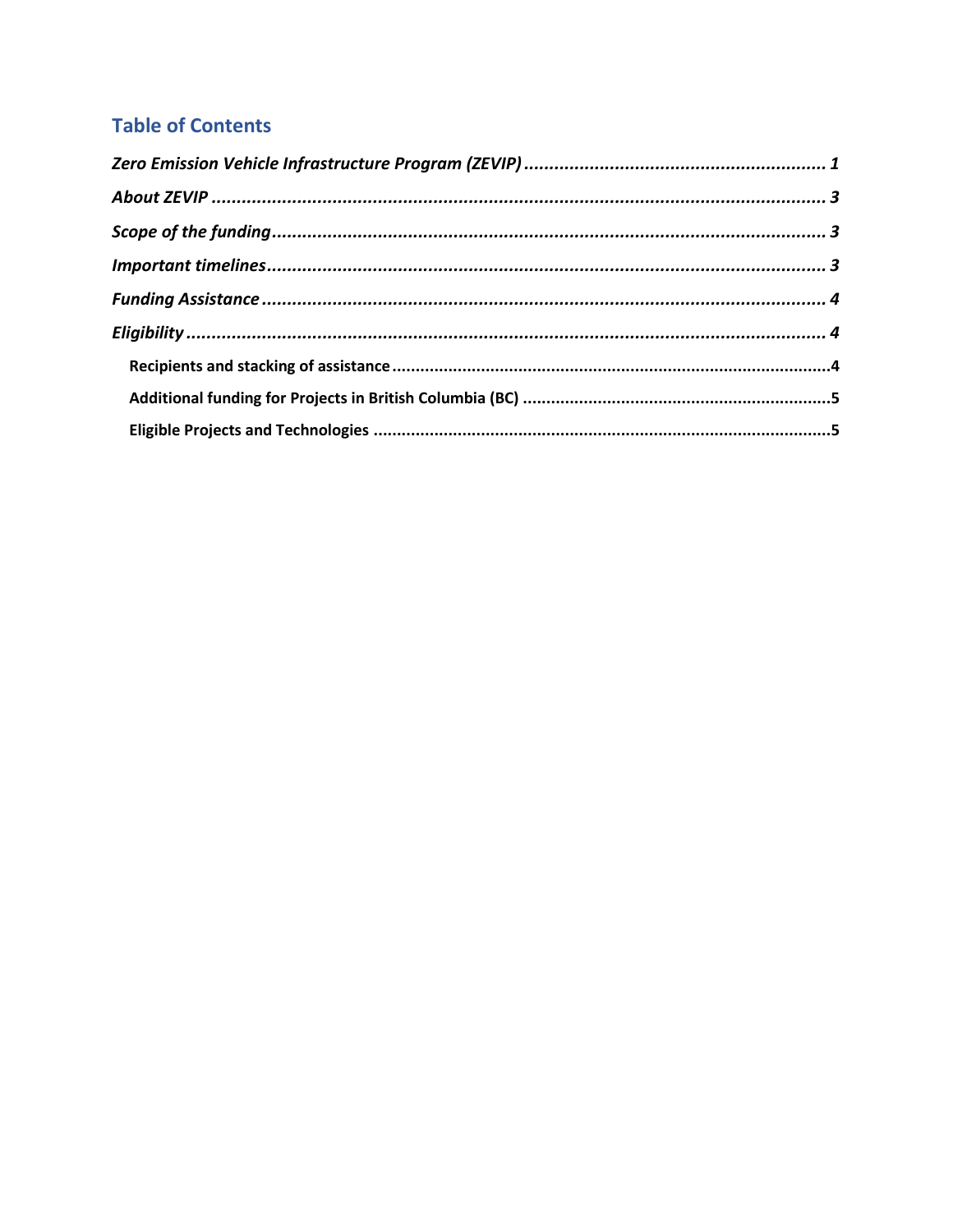#### <span id="page-2-0"></span>**About ZEVIP**

**ZEVIP is a 5-year \$280 million program ending in 2024** and its objective is to address the lack of charging and refuelling stations in Canada; one of the key barriers to ZEV adoption, by increasing the availability of localized charging and hydrogen refuelling opportunities where Canadians live, work, and play. The notional funding allocation for this RFP is approximately \$40 million.

## <span id="page-2-1"></span>**Scope of the funding**

EV charging infrastructure on public places, on-street, multi-unit residential buildings, workplaces and light-duty vehicle fleets.

#### <span id="page-2-2"></span>**Important timelines**

| Important milestone                    | Due Date                                        |
|----------------------------------------|-------------------------------------------------|
| Request for Proposals (RFP)            | June 22, 2021 (23:59) EDT                       |
| Letters of Conditional Approval (LOCA) | October 2021                                    |
| Signing of contribution Agreement      | April 2022                                      |
| <b>Project Start</b>                   | No later than April 2022                        |
| Project End date                       | No later than Dec 2024                          |
|                                        | Assuming the signing of the contribution        |
|                                        | agreement (CA) must be done by April 2022, the  |
|                                        | project                                         |
|                                        | timeline must show completion within 30 months* |
|                                        | of the CA signature.                            |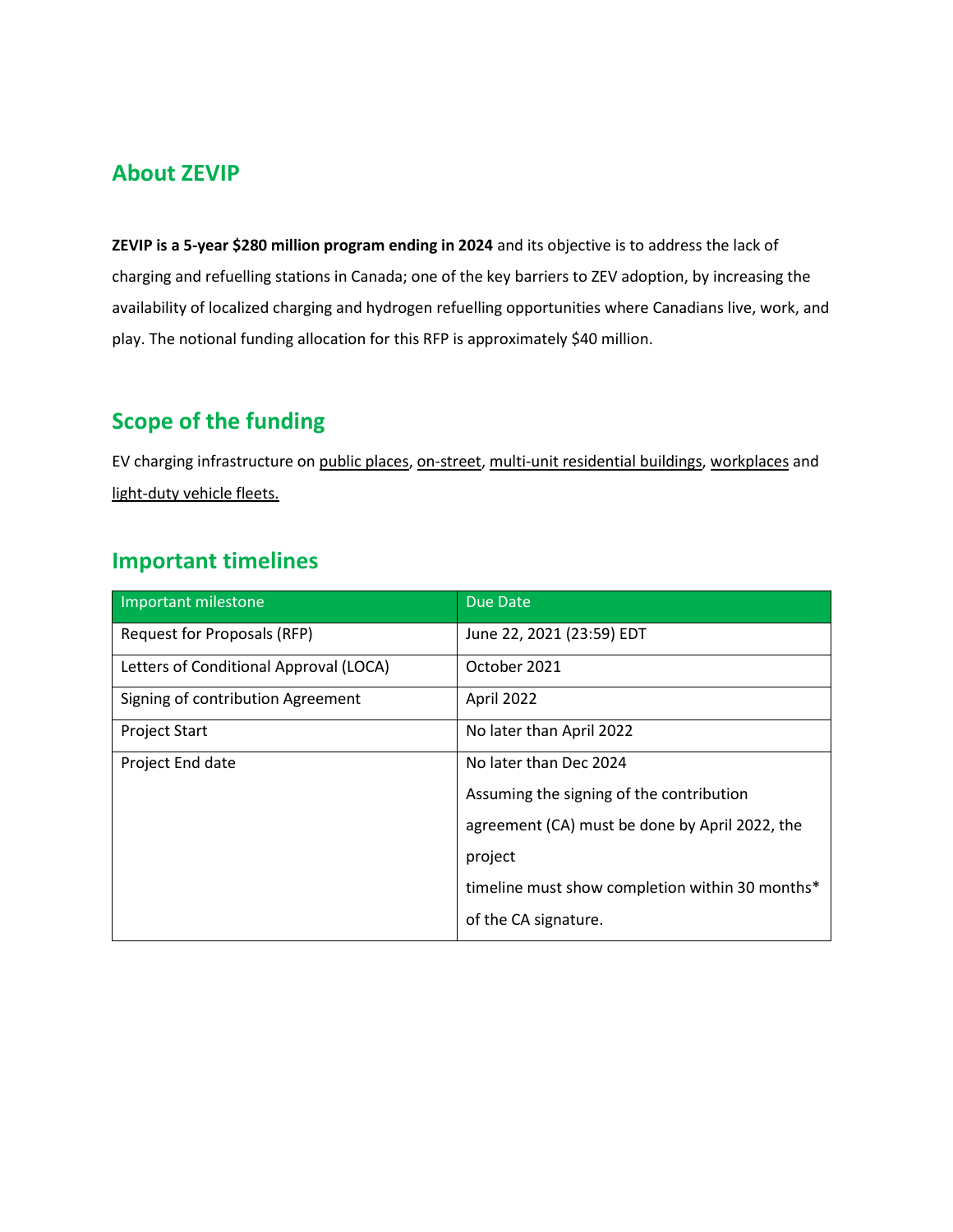## <span id="page-3-0"></span>**Funding Assistance**

NRCan's **maximum contribution - Five million dollars (\$5,000,000) per project**. The Program will pay up to 50% of **Total Project Costs**, up to maximum amounts as shown in the following table:

| Type of Infrastructure           | Output                | <b>Maximum Funding</b>                 |
|----------------------------------|-----------------------|----------------------------------------|
| Level 2 (208 / 240 V) connectors | Level 2 (208 / 240 V) | Up to 50% of total project costs, to a |
|                                  | connectors            | maximum of \$5,000 per connector       |
| Fast charger                     | 20kW to 49 kW         | Up to 50% of total project costs, to a |
|                                  |                       | maximum of \$15,000 per charger        |
| Fast charger                     | 50kW to 99 kW         | Up to 50% of total project costs, to a |
|                                  |                       | maximum of \$50,000 per charger        |
| Fast charger                     | 100 kW and above      | Up to 50% of total project costs, to a |
|                                  |                       | maximum of \$75,000 per charger        |

Ineligible expenditures for reimbursement under this Program include:

- o In-kind.
- o Land costs.
- o Legal costs.
- o Ongoing operating costs and.
- o Costs incurred outside the Eligible Expenditure Period.

## <span id="page-3-1"></span>**Eligibility**

#### <span id="page-3-2"></span>Recipients and stacking of assistance

| Eligible Recipient                    | Program Funding Cap | <b>Stacking of Assistance</b> |
|---------------------------------------|---------------------|-------------------------------|
| Electricity or gas utilities,         | 50%                 | 75%                           |
| Companies, Industry associations,     |                     |                               |
| Research associations, Standards      |                     |                               |
| organizations, Indigenous and         |                     |                               |
| community groups, Academic            |                     |                               |
| institutions                          |                     |                               |
| Provincial, territorial, regional, or | 50%                 | 100%                          |
| municipal governments or their        |                     |                               |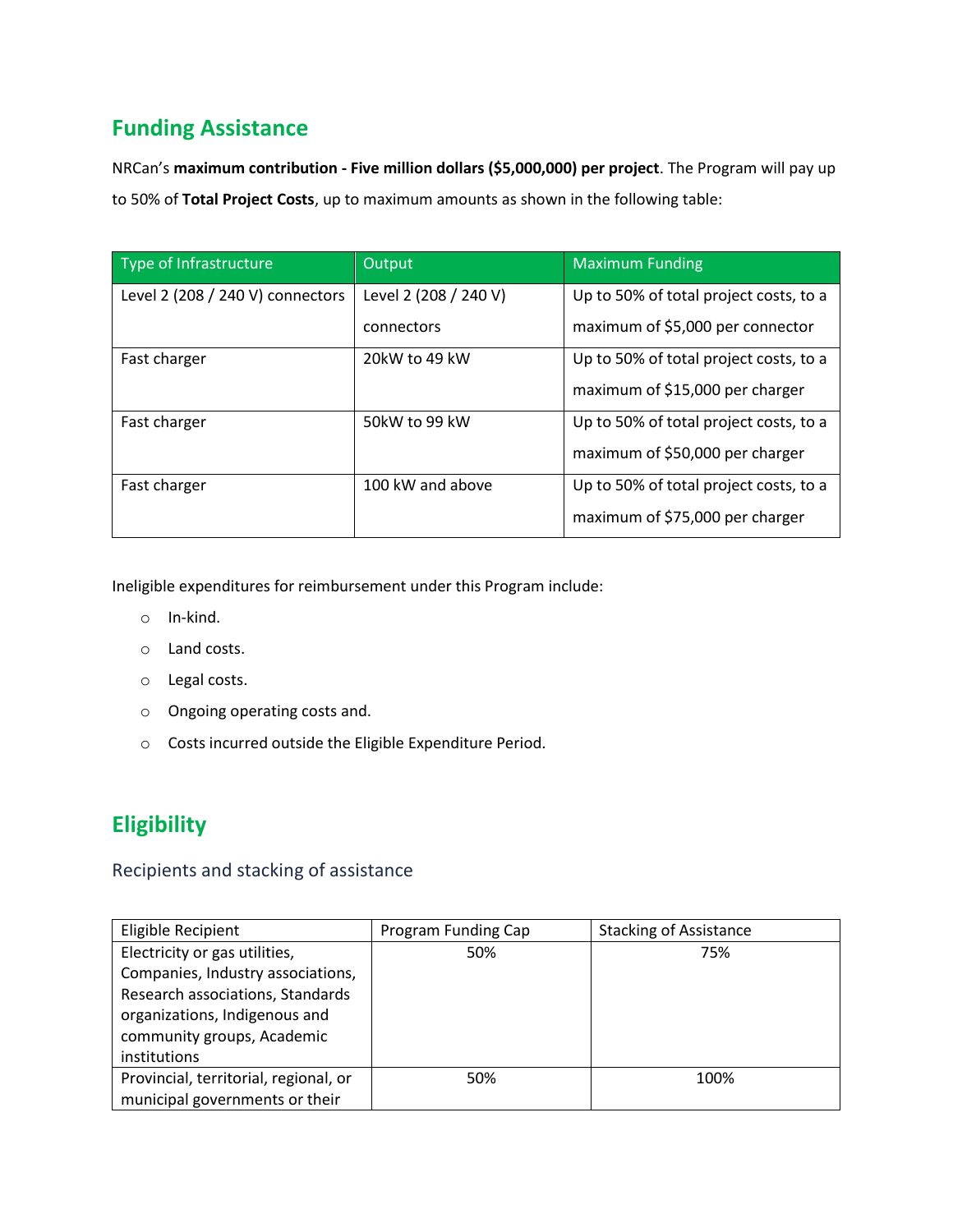| departments or agencies where<br>applicable                                                                                                        |     |  |
|----------------------------------------------------------------------------------------------------------------------------------------------------|-----|--|
| International legal entities validly<br>incorporated or registered<br>abroad* including for-profit and<br>not-for-profit organizations such<br>as: | 50% |  |
| Companies                                                                                                                                          |     |  |
| Industry associations                                                                                                                              |     |  |
| Research associations                                                                                                                              |     |  |
| Standards organizations                                                                                                                            |     |  |
| Academic institutions.                                                                                                                             |     |  |

#### <span id="page-4-0"></span>Additional funding for Projects in British Columbia (BC)

Projects in BC that include electric vehicle fast chargers of 20 kW and above with SAE J1772 Combo (CCS) and CHAdeMO connectors and selected for funding under NRCan's Zero Emission Vehicle Infrastructure Program could also be eligible for additional non- repayable provincial funding.

#### <span id="page-4-1"></span>Eligible Projects and Technologies

To be considered for funding, the Project must meet the following requirements:

- Increase localized charging opportunities in public places, on-street, in multi-unit residential buildings, at workplaces or for light-duty vehicle fleets.
- For EV charger projects, your proposal must include:
	- o a minimum of two (2) fast chargers of 50 kW and above; OR
	- $\circ$  if installing less than two (2) fast chargers of 50 kW and above, a minimum of twenty (20) chargers of all charging levels.

For Level 2 chargers, each connector can count as a unit towards the minimum 20 chargers if each connector can charge a vehicle at the same time.

- Be an eligible technology as described in Section 1.1 of the Applicant's Guide.
	- o SAE J1772 standard plug head (Level 2 (208/240 V)
	- o SAE J1772 Combo (for fast chargers)
	- o CHAdeMO (for fast chargers)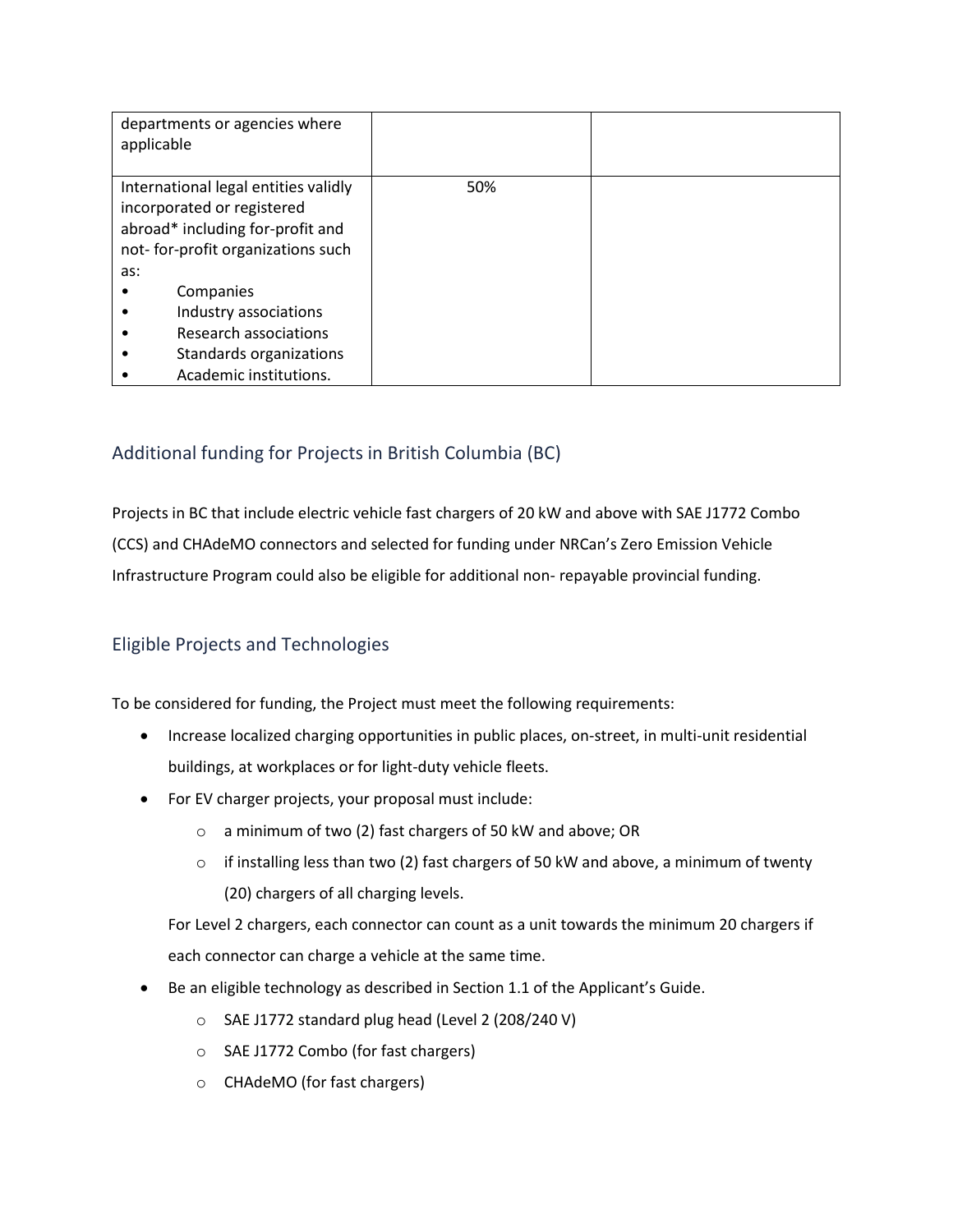- $\circ$  Other proprietary charging connector types (maximum of 75% of all connectors for each site)
- Be located in Canada;
- Be a permanent installation (mounted or fixed models);
- Be new and purchased equipment (not leased);
- Be for a new installation or expansion of an existing installation (not for the replacement of an existing installation);
- Be connected as defined in Section 1.1.1 of the Applicant's Guide;
- The work performed must be in compliance with all applicable local codes (for example, building and electrical) and bylaws (for example, zoning and parking);
- Be certified for use in Canada (e.g CSA, UL, Interlink) and be commercially available.
- Charging infrastructure targeting general public use must be installed in a parking space clearly identified for the purpose of charging electric vehicles; and
- The project timeline must show completion within thirty (30) months for charging infrastructure and within thirty-six (36)\* months for hydrogen refuelling infrastructure from the date of the contribution agreement signature. The distribution of Letters of Conditional Approval (LOCA) are expected in October 2021 and applicants of successful projects will have six (6) months after the LOCA to sign a contribution agreement. (see Section 1.9 in the Applicant's Guide for information on timelines for Letters of Conditional Approval).

#### **Application process - How to Apply**

A complete application package (proposal) consists of:

- A completed application form including the Word and Excel documents.
- Supporting documentation; and
- An attestation dated and signed by a duly authorized officer.

#### **Mandatory Criteria**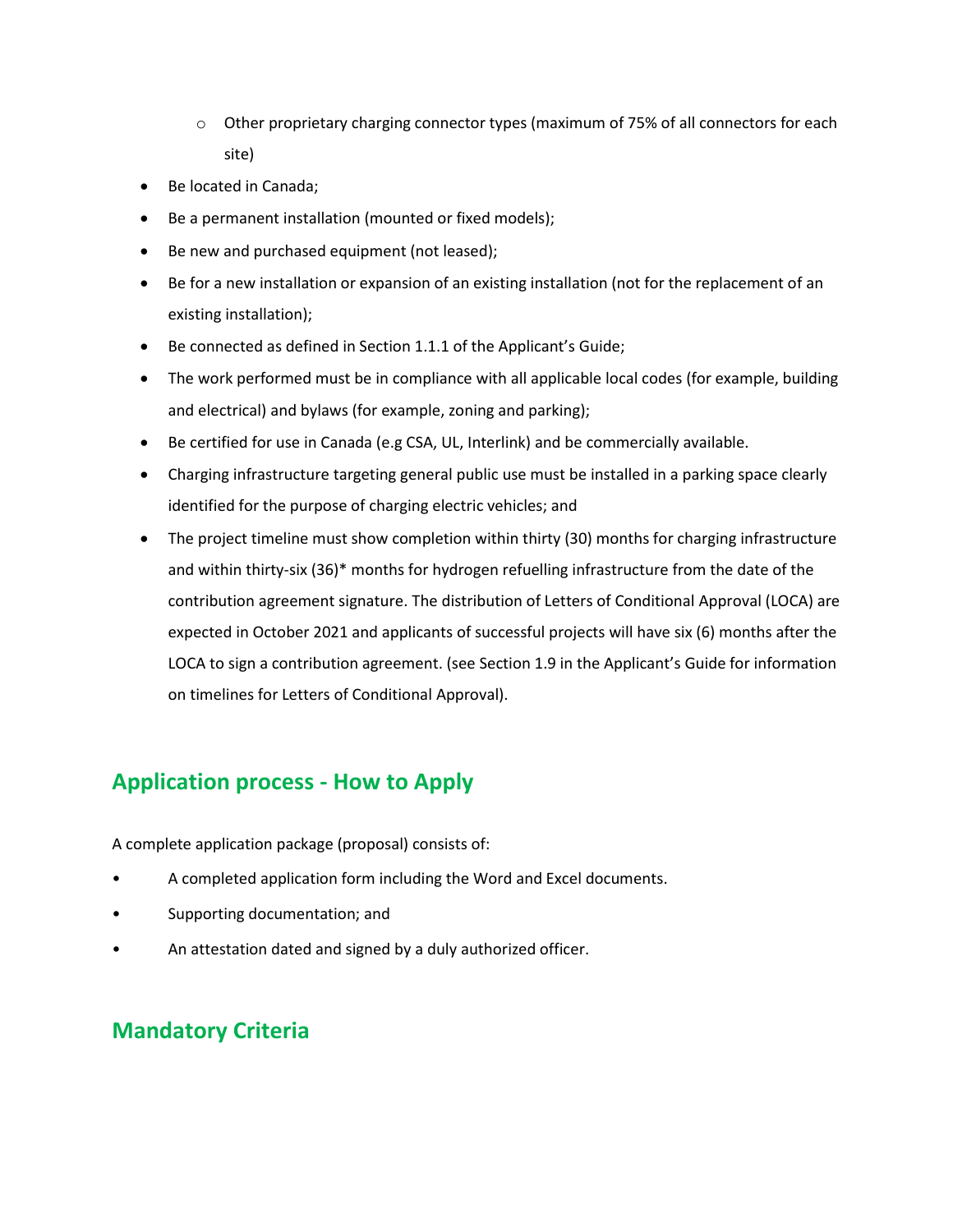| #              | Requirements                                                                                                                                                                                                                                                                                                                                                                                                                                                                | Response |
|----------------|-----------------------------------------------------------------------------------------------------------------------------------------------------------------------------------------------------------------------------------------------------------------------------------------------------------------------------------------------------------------------------------------------------------------------------------------------------------------------------|----------|
| 1              | Meet the Project eligibility requirements.                                                                                                                                                                                                                                                                                                                                                                                                                                  |          |
| $\overline{2}$ | Meet the technology eligibility requirements.                                                                                                                                                                                                                                                                                                                                                                                                                               |          |
| 3              | Assuming the signing of the contribution agreement (CA) must<br>be done by April 2022, the project timeline must show<br>completion within 30 months* of the CA signature for electric<br>vehicle charging infrastructure and 36 months* for hydrogen<br>refuelling infrastructure.<br>The Applicant must provide a Project timeline with phases<br>(milestones), includingpermitting processes and the<br>purchase, installation, and commissioning of major<br>equipment. |          |
|                | *As the second wave of COVID-19 continues to cause supply chain<br>disruptions and operational restrictions, the Program is now allowing<br>up to an additional 12 months tocomplete projects.                                                                                                                                                                                                                                                                              |          |